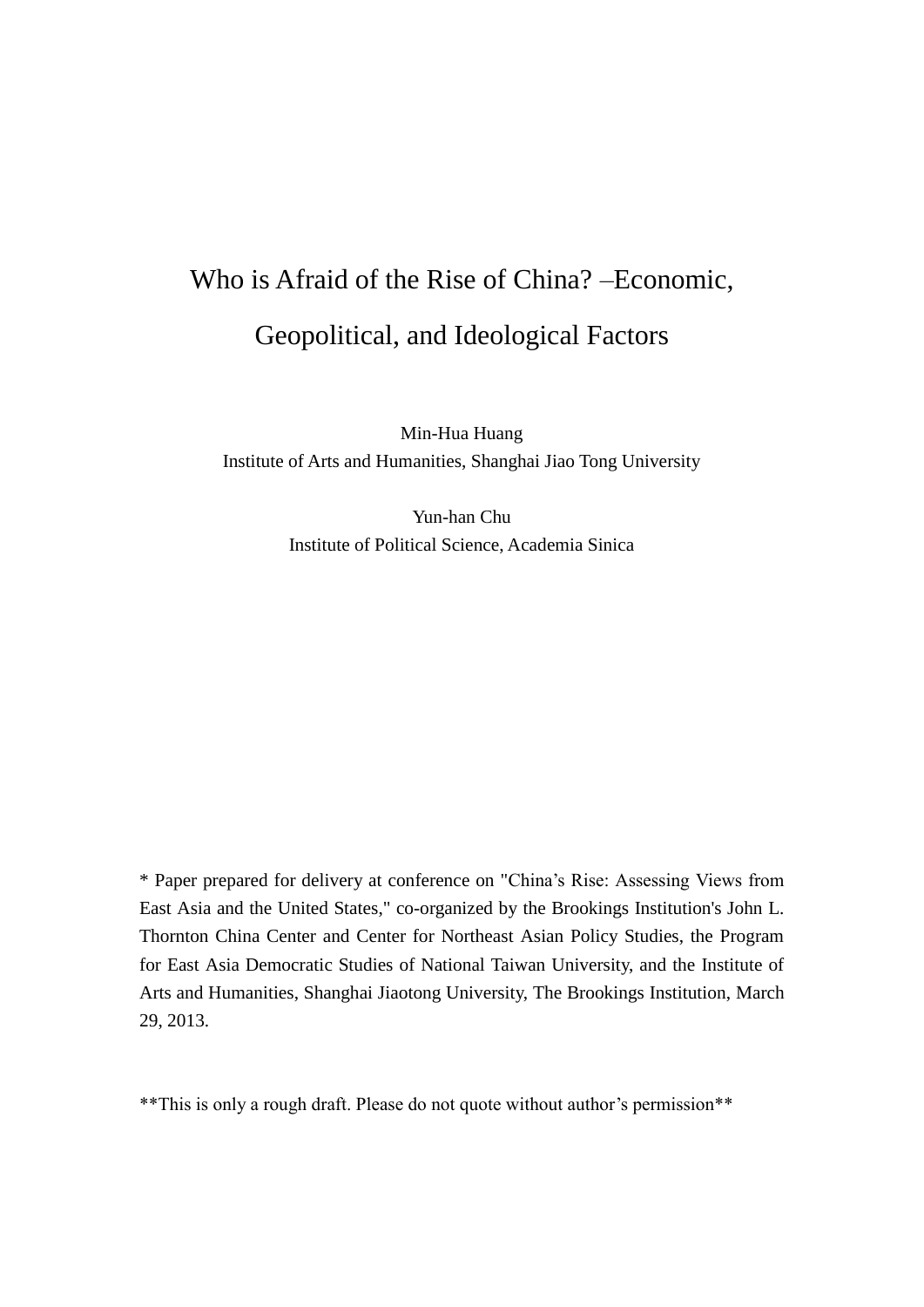# **Introduction**

 $\overline{a}$ 

In the past two decades, the world has witnessed China's rise in hard power, such as military capability, political influence, and economic prosperity. The parallel development of telecommunication and internet technology further expedites the impression that China has been very influential in world politics. Throughout the many reports about China's military buildup, for instance, China's first aircraft carrier (Liaoning) formally entering into service, or the successful development of China's anti-ship ballistic missile (ASBM), ordinary people can easily realize China's major-power status and its role as a potential challenger to the United States. In political sphere, China has also been a powerful player in the UN Security Council<sup>1</sup>, and it often counters the position of US and its allies, such as the sanction issues of North Korea and Iran. Economically, Chinese-made products are omnipresent in people's daily life, symbolizing China's great economic strength. Most observers agree that China will soon surpass US and become the world largest economy within two decades. China's image as a rising power, through media's report and influence, has been widely acknowledged around the world.

Chinese leaders are aware of their growing influence, and they do not want the world to perceive China as a revisionist power, or even with any negative image, because it might cause unnecessary hindrance to China's future development. They not only initiated public relations campaign to promote the idea of China's peaceful rise, but also set forth an official policy to improve China's worldwide image.<sup>2</sup> For scholars of international relations, they call this policy as public diplomacy, aiming to shape better image directly with foreign publics through multiple channels, such as establishing numerous Confucius Institutes, setting image advertisement in Time Square, hosting 2008 Summer Olympics and other major events, and starting a 24-hour English news channel of CCTV (China Central Television).<sup>3</sup> All these moves demonstrate that China intend to augment their political influence through deliberate construction of its soft power. The goal is to pacify the anxiety of security concerns of

<sup>&</sup>lt;sup>1</sup> See Barry O'neill, "Power and Satisfaction in the United Nations Security Council," Journal of *Conflict Resolution* 40, no. 2 (1996): 219-237.

<sup>2</sup> Jeffrey W. Legro, "What China Will Want: The Future Intentions of a Rising Power," *Perspectives on Politics* 5, no. 3 (2007): 515-534, Rosemary Foot, "Chinese Strategies in a US-hegemonic Global Order: Accommodating and Hedging," *International Affairs* 82, no. 1 (2006): 77-94, and Zheng Bijian, "China's 'Peaceful Rise' to Great-Power Status," *Foreign Affairs* 84, no. 5 (2005): 18-24.

<sup>3</sup> Eytan Gilboa, "Searching for a Theory of Public Diplomacy," *The ANNALS of the American Academy of Political and Social Science* 616, no. 1 (2008): 55-77, Jan Melissen, ed., *The New Public Diplomacy: Soft Power in International Relations* (New York: PALGRAVE MACMILLAN, 2005), Joseph S. Nye Jr., "Public Diplomacy and Soft Power," *The ANNALS of the American Academy of Political and Social Science* 616, no. 1 (2008): 94-109, and Yiwei Wang, "Public Diplomacy and the Rise of Chinese Soft Power," *The ANNALS of the American Academy of Political and Social Science*  616, no. 1 (2008): 257-273.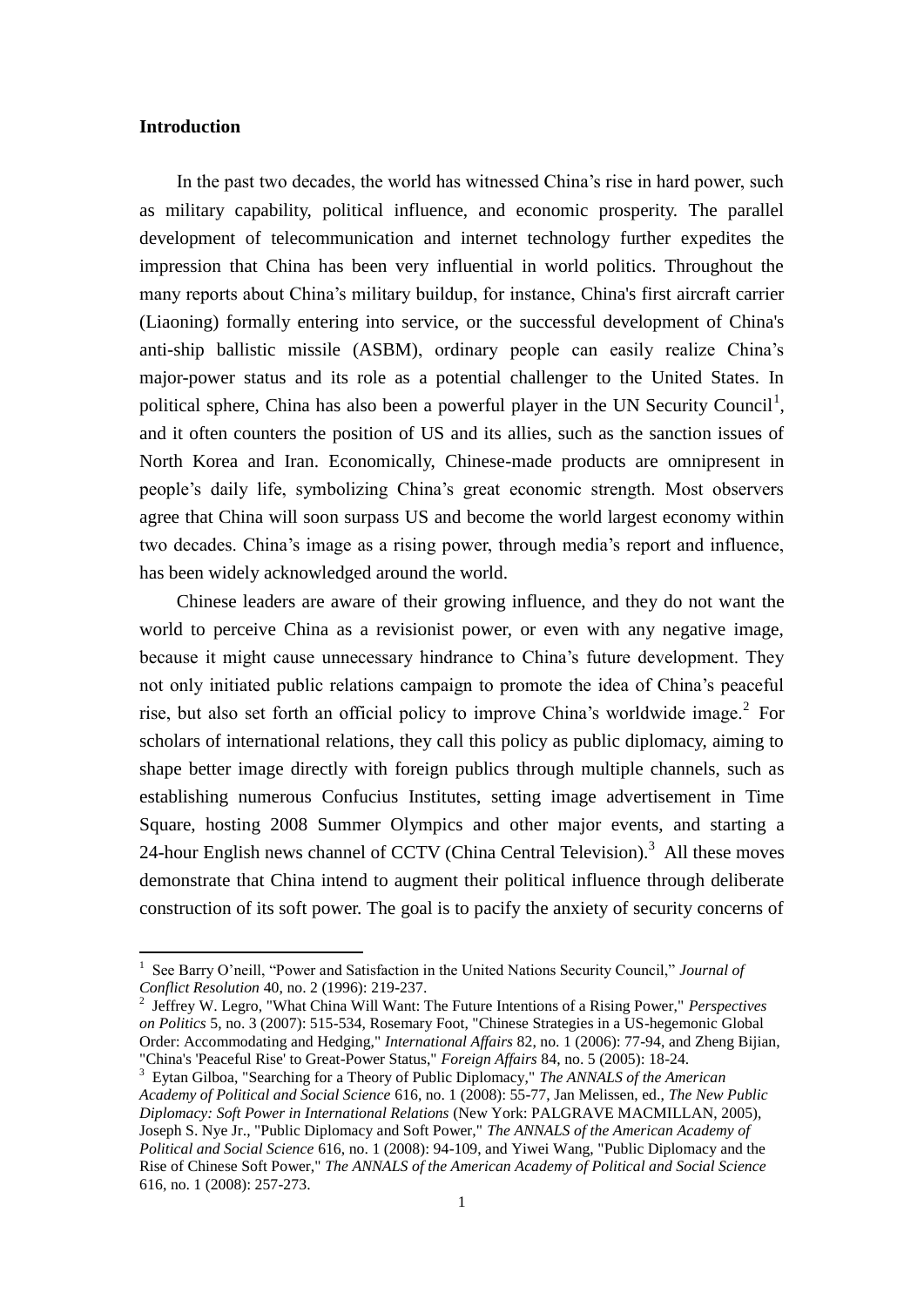its neighboring countries as well as other major powers in the international society.

From realist point of view, it is not hard to understand why neighboring countries and other major powers might feel threatened by the rise of China. Deeper reasons, however, reside in historical and cultural factors rather than simply the conflict of security interest. A few examples can illustrate this perspective well. For instance, the Sino-Japanese relationship for a long time is troubled by mutual suspicion and distrust. The persistence of such tension is beyond what the short-term events can explain, and rather associated with the historical feud originated from a series of wars during the first-half of the twentieth century. The cross-strait relationship exhibits another complicated example. The separation of Taiwan and China was a result of the Chinese civil war during 1945 and 1949, and for more than six decades, no peace agreement was formally signed between ROC and PRC governments. However, economic and cultural integration has been continued since mid-1980s, particularly showing in the great level of economic interdependence and a large number of intermarriage.<sup>4</sup> As the two societies are heading toward a direction of deeper integration, the fundamental security concern has never been eased since PRC refuses to give up using military power against Taiwan. Therefore, how Taiwanese perceive the rise of China could be related to all of the contextual factors, and these factors are very likely to engender conflicting feelings, depending on individual's political position and personal interests. In other words, the public perception is simultaneously influenced by both contextual and individual factors altogether.

Similar explanations can account for the public perception of China's rise in other Asian countries, but specific reasons vary from country to country. In Mongolia, the longstanding public aversion toward potential Chinese domination has aroused great anti-Chinese feeling, despite the heavy dependence of Mongolian economy on Chinese exports. For Vietnam, the mixed feeling toward China is related to the varying roles that PRC represented in different historical periods, for instance, from the major ally during the Vietnam War to the malicious intruder in the Sino-Japanese War. Still, while the historical memory of PRC supporting communist parties in Malaysia and Indonesia might be still lingering, China has been the largest economic partner in both countries in recent years. The rapid development of the economic relationship between China and Southeast Asian countries has largely improved the public perception of China. To understand how Asians think of China's rise and whether they welcome this phenomenon, we need a multilevel analysis to tease out the individual-level as well as contextual-level factors at the same time.

 $\overline{a}$ 

<sup>4</sup> Tse-Kang Leng, "Economic Globalization and it Talent Flows Across the Taiwan Strait: The Taipei/Shanghai/Silicon Valley Triangle," *Asian Survey* 42, no. 2 (2002): 233, and Robert F. Ash and Y. Y. Kueh, "Economic Integration within Greater China: Trade and Investment Flows Between China, Hong Kong and Taiwan," *The China Quarterly* 136, no. 4 (1993): 711-745.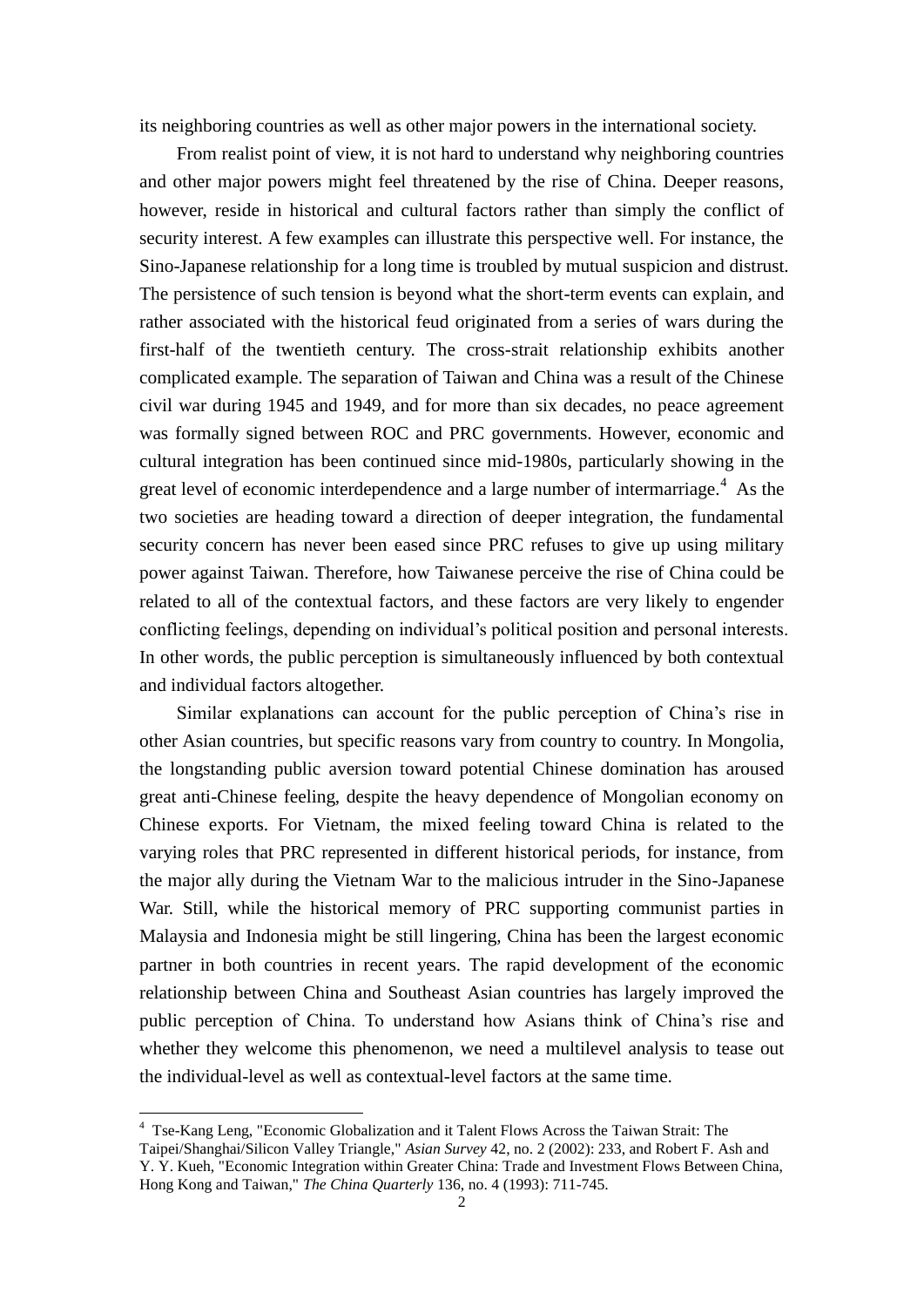This paper, as part of a collective effort to identify the explanatory sources of Asians' perception about China's rise, looks at the story at the receivers' side as Nye correctly pointed out that soft power depends on willing interpreters and receivers.<sup>5</sup> It aims to decipher the relative importance of individual-level explanatory variables such as socio-economic satisfaction, cognitive schema, and ideology and political values vis-à-vis that of the country-level structural variables such as geopolitical tension, economic interdependence, and cultural identity. The latter is to be shown as important as the former in explaining variation in popular perceptions especially across countries. These structural factors do not shape people's perception directly in a strict causal sense. However they constrain and shape the interpretive frameworks that are routinely utilized and employed by national political elite, opinion leaders and mass media, i.e., the interpreters, to socialize and mobilize the local people.

## **Divergent Perceptions and Possible Contextual Explanations**

Using the latest-wave data of Asian Barometer Surveys, we derive two measurements that tap into public perceptions of whether they recognize China as the most influential country in Asia and whether they have a favorable image of China. The scale of both measurements is binary, and we compute the percentage as the contextual variables that show the public perception of China in each country. The detail of variable formation can be found in the Appendix.

Figure 1 reports the findings of perception of China across twelve Asian countries. The result shows great divergence of how people think of China's rise and whether they welcome China's influence. Instead of explaining particular numbers in specific countries, we summarize the divergent findings into three combinatorial patterns by the relative magnitude of two perception measures.

The first group includes Japan and Mongolia, which shows greater percentage of recognizing China's rise and much lower favorable perception of China. This attitudinal combinattion suggests an antagonistic orientation toward China, indicating great vigilance of China's threat and widespread dislike against China. In Japan, 62.6% acknowledged that China has the most influence in Asia but only 18.9% have a favor image of China. The Mongolian public shows a similar level of recognition of China's rise (64.9%), and a higher number of favorable image perception (33.7%).The margin of difference exceeds 30% and signifies very negative impression.

# **Figure 1 Divergent Perception of China, Grouped by Different Patterns**

 5 Joseph Nye Jr. *Soft Power: The Means To Success In World Politic, (*PublicAffairs, 2005)*: page 120.*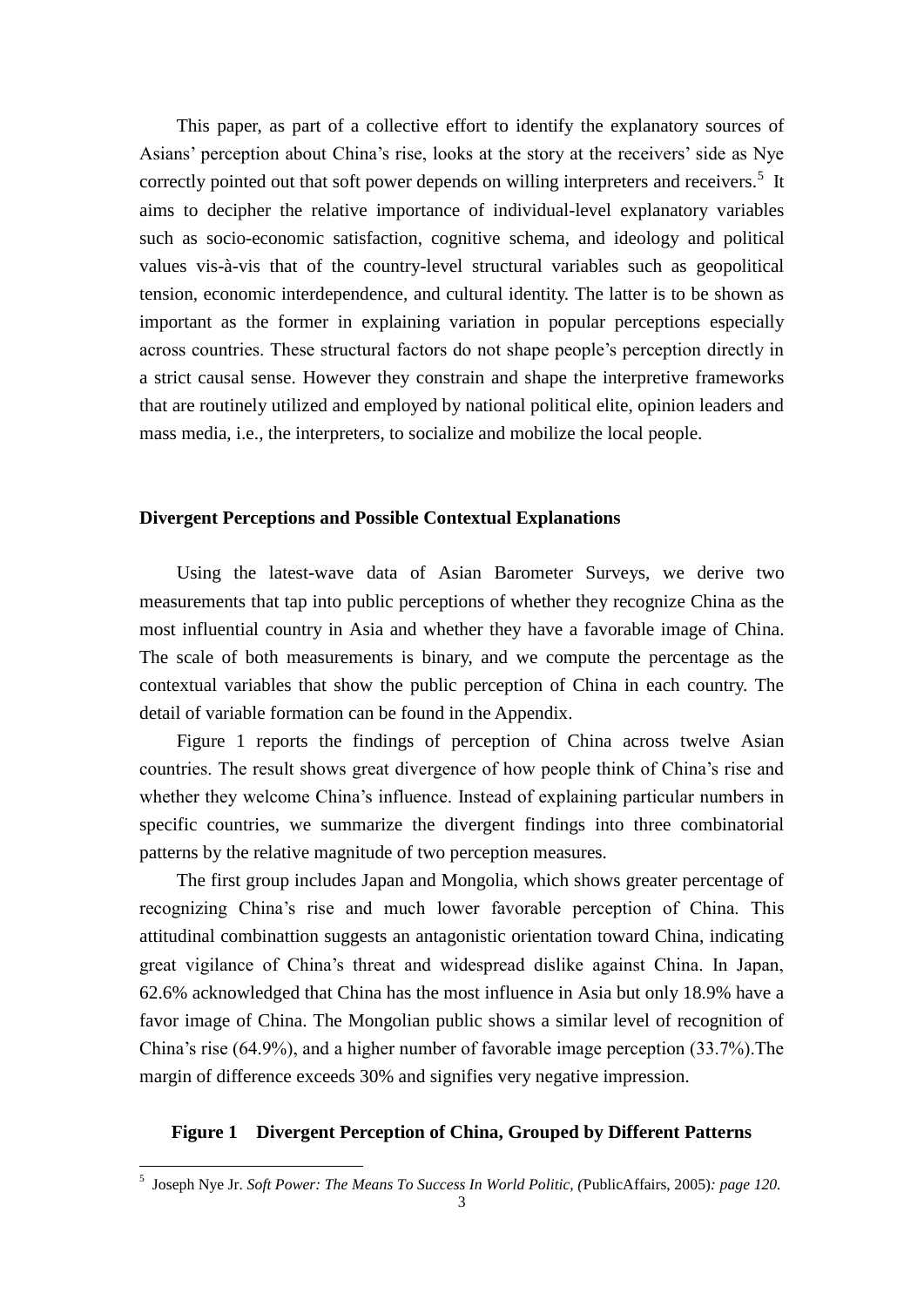





Recognizing China's Rise Favorable Image of China



Koran, Taiwan, and Vietnam show another combinatorial pattern, which indicates fairly high percentage of both measures. In all of the three countries, the measures for recognition of China's rise and favorable perception of China are unanimously above 50%, and the former percentage is slightly higher than the latter one. This reveals a vigilant but a more ambivalent attitude toward how to interpret the consequence of China's rise. Unlike the previous combinatorial pattern, the much higher number of favorable perception suggests that people might positively think of a powerful China in related to their interests, but they do not rule out the negative consequence and thus have some reservations.

The rest seven countries exhibit the last category, in which the percentage of favorable perception is overwhelmingly greater than the percentage of recognition of China's rise. As can been seen, the margin of difference is over 50% in China and Philippines, and this reflects a much more benign and positive evaluation toward China. In Singapore and Thailand, while the number of recognizing China's rise is close or above 50%, we found a significant margin of difference for an even higher rating for favorable perception. Except China, all the six countries are geographically located in Southeast Asia and none of them are territorially adjacent to China. This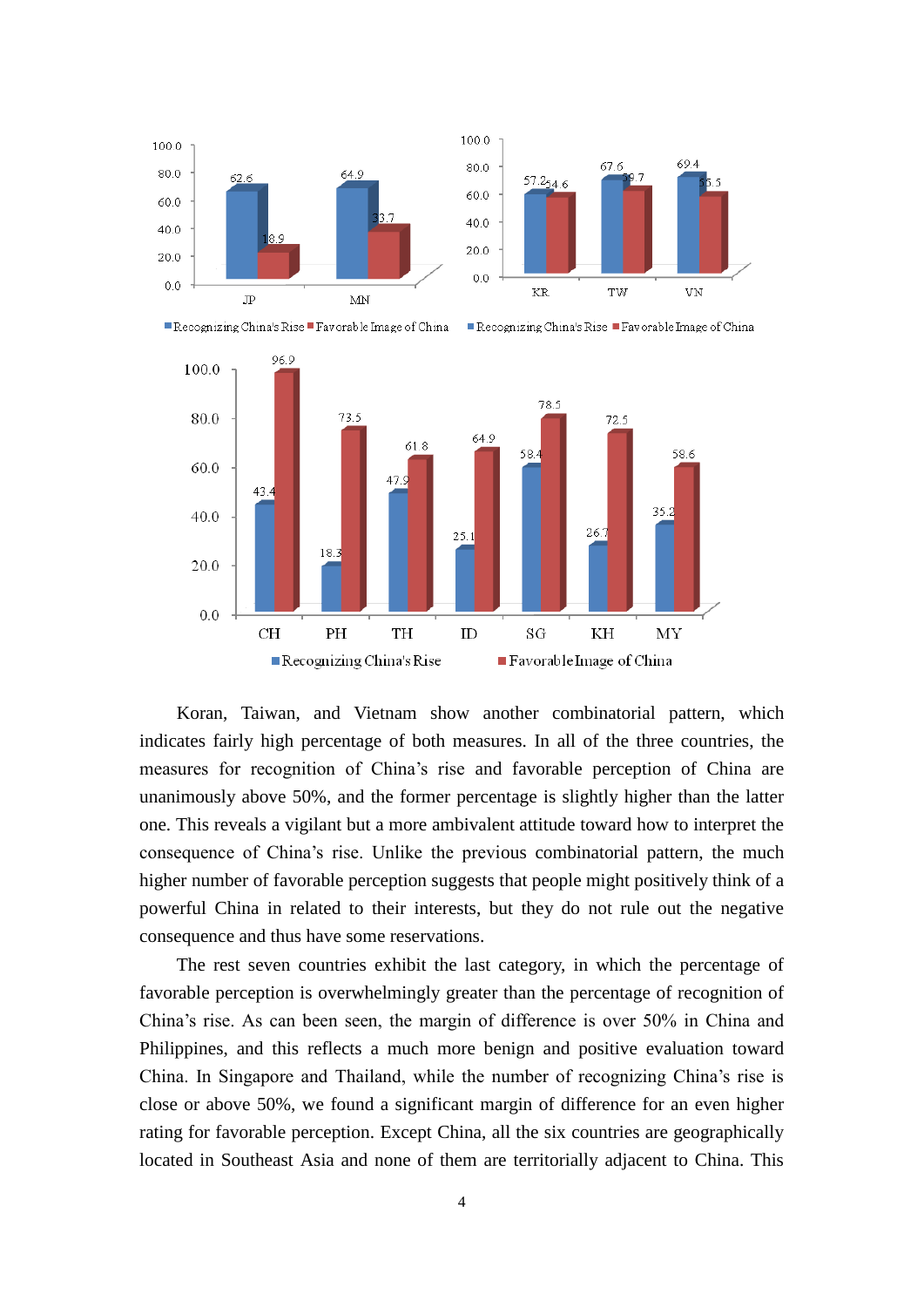signifies a geopolitical explanation for a relatively benign and less vigilant attitude toward the potential threat of China.

What are possible sources of divergent perceptions of China as shown in Figure 1? We propose three contextual factors that might account for different combinatorial patterns: geopolitical tension, economic interdependence, and cultural identity. The first contextual factor is geopolitical tension, conceptually defined as the level of political antagonism associated with geographical position. For example, some scholars believe that countries with adjacent territory might be more likely to have military conflict than those without, because not every country has enough power projection capability to conduct oversea battles without adjacent territory.<sup>6</sup> Even if the country does, it is much easier to fight its neighboring countries than a non-adjacent or distant country. Another example is associated with the past political experiences, such as whether the two countries had warring experiences against each other. Political tension might be quickly elevated if the adversarial memory still lingers within both countries.<sup>7</sup> For instance, the regular political tension between China and Japan is closely related to the painful memory of numerous Sino-Japanese Wars in the last century.<sup>8</sup> The public perception could be systematically biased due to such historical factors. Still, the similarity of political regime might account for how people perceive other countries, since people living in two countries which have the same regime type might share a similar cognitive framework, and thus are more likely to have favorable perception because of the similar political identity.  $9$  For instance, what Chinese people think of democracy could be more alike as what Vietnamese do due to the fact that both countries have a similar communist political system. But we can expect much greater difference if we compare to what Japanese or Taiwanese think of democracy. Conceptually, we believe that the greater the geopolitical tension,

 6 Paul F. Diehl, "Contiguity and Military Escalation in Major Power Rivalries, 1816–1980," *Journal of Politics* 47, no. 4 (1985): 1203-1211, Paul F. Diehl, "What Are They Fighting for? The Importance of Issues in International Conflict Research," *Journal of Peace Research* 29, no. 3 (1992): 333-344, Douglas M. Gibler, "Bordering on Peace: Democracy, Territorial Issues, and Conflict," *International Studies Quarterly* 51, no. 3 (2007): 509-532, Paul R. Hensel, Sara McLaughlin Mitchell, Thomas E. Sowers II, and Clayton L. Thyne, "Bones of Contention: Comparing Territorial, Maritime, and River Issues," *Journal of Conflict Resolution* 52, no. 1 (2008): 117-143, and Paul D. Senese, "Territory, Contiguity, and International Conflict: Assessing a New Joint Explanation," *American Journal of Political Science* 49, no. 4 (2005): 769-779.

<sup>7</sup> Greg Cashman, *What Causes War? An Introduction to Theories of International Conflict* (New York: Lexington Books, 1993), Keith L Nelson, Spencer C. Olin, and Spencer C. Olin Jr., *Why War? Ideology, Theory, and History* (Berkeley: University of California Press, 1979), and Stephen Van Evera, *Causes of War: Power and the Roots of Conflict* (Ithaca, NY: Cornell University Press, 1999).

<sup>&</sup>lt;sup>8</sup> Thomas J. Christensen, "China, the U.S.-Japan Alliance, and the Security Dilemma in East Asia," *International Security* 23, no. 4 (1999): 49-80, Chalmers Johnson, "How China and Japan See Each Other," *Foreign Affairs* 50, no. 4 (1972): 711-721, and Yinan He, "History, Chinese Nationalism and the Emerging Sino–Japanese Conflict," *Journal of Contemporary China* 16, no. 50 (2007): 1-24. <sup>9</sup> Bridget Welsh, "Attitudes toward Democracy in Malaysia: Challenges to the Regime?" *Asian Survey*  36, no. 9 (1996): 882-903.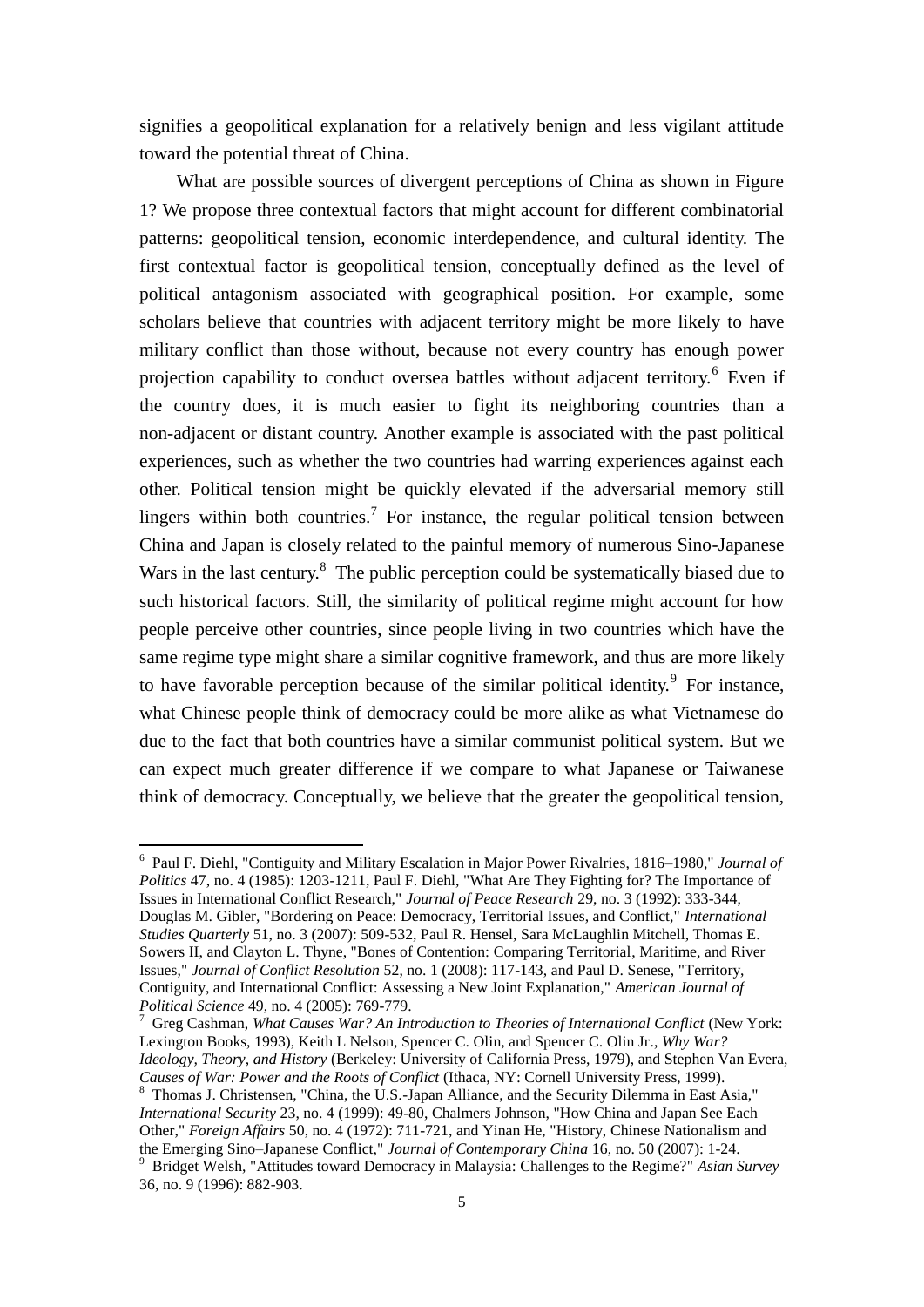the greater the recognition of China's rise but the lesser the favorable perception of China.

The second factor considers the level of economic interdependence. As the world factory, China's economic prosperity is closely related to its strong exports in the global economy. Most of the East Asian and Southeast Asian countries are in fact part of the production chains that integrated with Chinese foreign trade system. As the level of economic interdependence elevates, the mutual interest quickly develops and activities of social exchange become more intensive.<sup>10</sup> Throughout these interactions, people realize the actual situation of China from their personal experiences in the daily life, and they also have deeper understanding and even compassion toward China. More importantly, their interest is bounded with China's political and economic future. Therefore, such personal attachments or stake might strengthen their recognition about China's rise and engender much better image of China.

The third factor is related to cultural identity, which associates with the similarity of cultural bedrocks between China and other Asian countries.<sup>11</sup> If people share similar cultural identity with China, the cognitive perception would be more amicable, and thus generate greater acknowledgement of China's rise as well as more favorable evaluation toward this phenomenon. Here, the cultural identity is defined as the prevalent value system that guides people's thoughts and behaviors in their ordinary life. In East Asian context, it could be reflected as the many social characteristics ubiquitously appear, such as collectivism, avoidance of conflict, respect to authority, fatalism, filial piety, etc. We apply the above characteristics to form a cultural variable and use China as the benchmark. Then the similarity of cultural identity can be measured through computing the margin of cultural distance. The smaller the distant, the greater the cultural similarity.

There is a caveat for the above discussion that multiple contextual factors always exert their influence simultaneously on the recognition of China's rise and perception of China's image. Meanwhile, multiple individual-level factors also have different impacts at the same time. Consequently, we need to resort to multilevel modeling to tease out the effect of each variable at different levels all in once. Without this analytical tool, we are not able to partial out the effect of confounding factors that might bias our causal inference without proper statistical control.

 $\overline{a}$ 

<sup>&</sup>lt;sup>10</sup> Brantly Womack, "China and Southeast Asia: Asymmetry, Leadership and Normalcy," *Pacific Affairs* 76, no. 4 (2003/2004): 529-548.

<sup>11</sup> See Harumi Befu, *Cultural nationalism in East Asia* (Califonia: University of California, 1993), and Jonathan Friedman, *Cultural Identity and Global Process* (Thousand Oaks, Califonia: SAGE Publication Inc, 1994).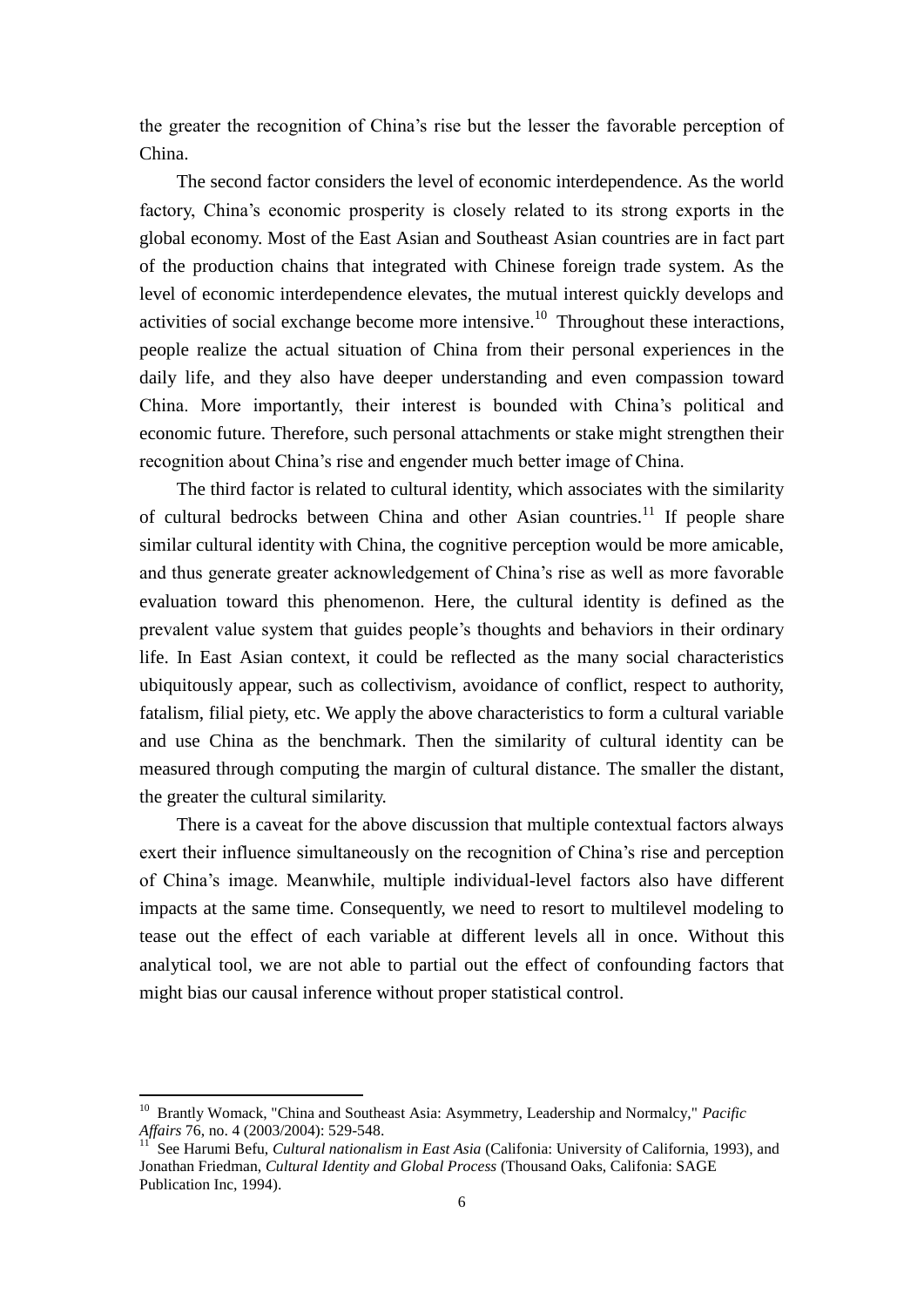#### **Bivariate Contextual Analysis**

We first investigate the relationship between geopolitical tension and perception of China's rise through bivariate contextual analysis. Three indices are applied to build a composite measure of geopolitical intension with China: territorial adjacency, warring experiences (in the twentieth century), and a democratic political system. If a country scores in all three indices like Japan, Korea or Taiwan, it gets the maximal score of 3 and indicates greatest likelihood of military conflict from the geopolitical perspective. If a country does not score in any of the three indices like Singapore, Thailand, and Cambodia, it gets the minimal score of 0 and represent least chance of military conflict. As Figure 2 presents, we found that greater geopolitical tension is associated with greater recognition of China's rise in Asian countries. Except for Singapore and Vietnam, the four countries which has the majority of people who think China most influential in Asia score 2 or above in geopolitical tension. For the rest five countries, they score only 1 or below. We believe that this positive relationship is associated with the vigilance developed from the deeper geopolitical factor interwoven with historical memory and past experiences. Similarly, we found most countries in which less than 60% people perceive China positively score higher in geopolitical tension, and those show very positive impression of China have relative lower measures of geopolitical tension. This inverse relationship makes perfect sense since greater geopolitical tension between two countries would only aggravate mutual suspicion and animosity, and thus reduce the favorable perception toward each other.





**Figure 3 Economic Interdependence and Perceptions of China Recognizing China's Rise**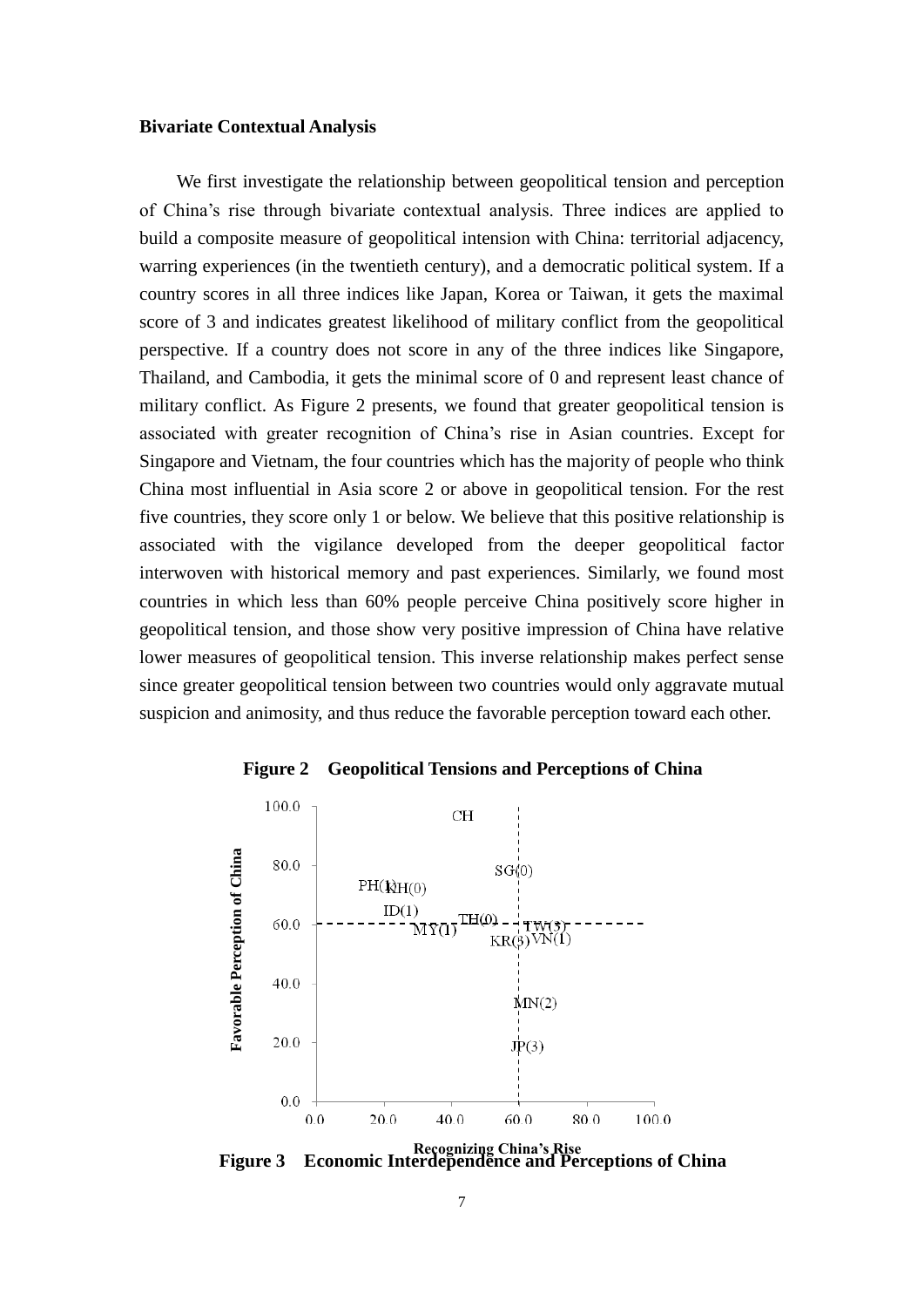

The second contextual explanation dwells on the diffuse effects of economic interdependence. To measure economic interdependence, we measure the contextual variable *Trade with China* by the values of bilateral imports and exports with China to the overall values of international trade for each country. As Figure 3 presents, *Trade with China* is inversely related to favorable perception of China. This finding remains the same even if we drop the cases of Mongolia and Japan, which are seemingly outliers. This result differs from our expectation, suggesting that greater economic interdependence might bring more resentment rather than favorable impression.

The last contextual explanation is about the distance of cultural identity. As we discuss earlier, the most distinct cultural bedrock of China is related to some traditional values associated with Confucianism, such as collectivism, avoidance of conflict, respect to authority, and so on. In the latest-wave ABS survey, there are 15 question designed to tap into the cultural traits of traditionalism. We form a composite scale by taking the mean score of all responses to the 15 questions, aggregating the individual measurement to the country level, and finally deriving a contextual score of traditionalism for each country sample. We took the absolute value of the difference between China's and each country's traditionalism score and complete the measure of cultural distance. As Table 4 shows, we found that cultural distance is inversely related to the recognition of China's rise, suggesting that the more similar the cultural identity, the greater acknowledgement of China's rise. This result matches our expectation, but no significant relationship is found regarding cultural identity and favorable perception of China.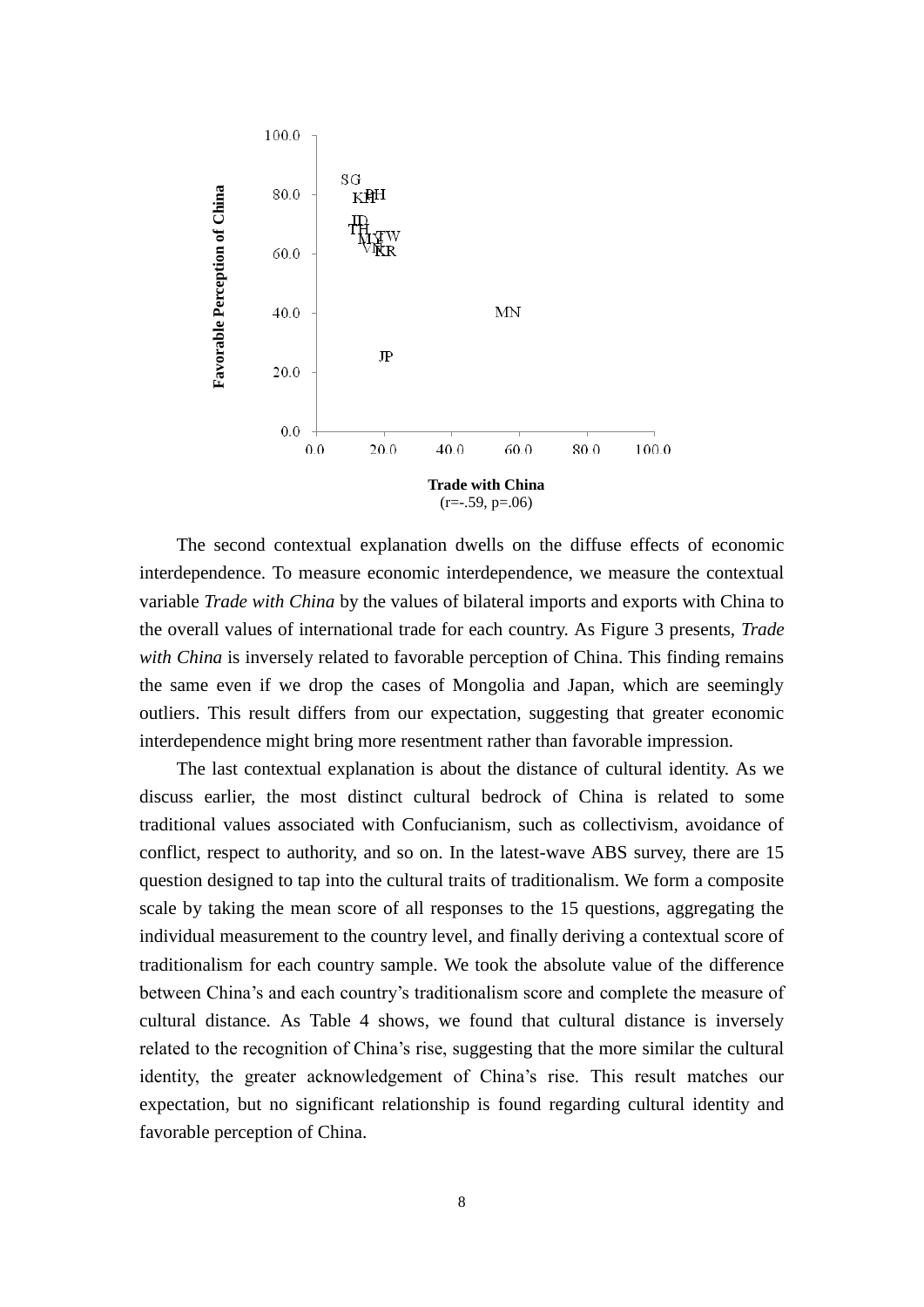



All the above results in the bivariate contextual analysis are only preliminary without statistical control. We present these findings for giving the readers a general impression about how contextual factors are related to the perception of China's rise. Given the fact that the two dependent variables are simultaneously under the influence from multilevel and multivariate effects, we will conduct multilevel modeling with specifying various contextual and individual-level covariates at the same time. Throughout this analysis, we can tease out the distinctive effects from each level.

# **Research Design**

As previously mentioned, the dependent variable is the perception of China's rise, comprising two different aspects: whether people recognize China as the most influential country in Asia (*Recognizing China's Rise*), and how people think of China's image regardless of recognizing China as risen or not (*Favorable Perception of China*). Both dependent variables are binary choices, and we apply a pure individual-level analysis by purging country-level variations through centering the micro-level covariates to the country means and a multilevel analysis by including macro and micro covariates at the same time.

For the macro-level specification, we include three explanatory variables that correspond to the previous bivariate contextual analysis: *Geopolitical Tension*, *Trade with China*, and *Cultural Distance*, and. To simplify our analysis, we only specify the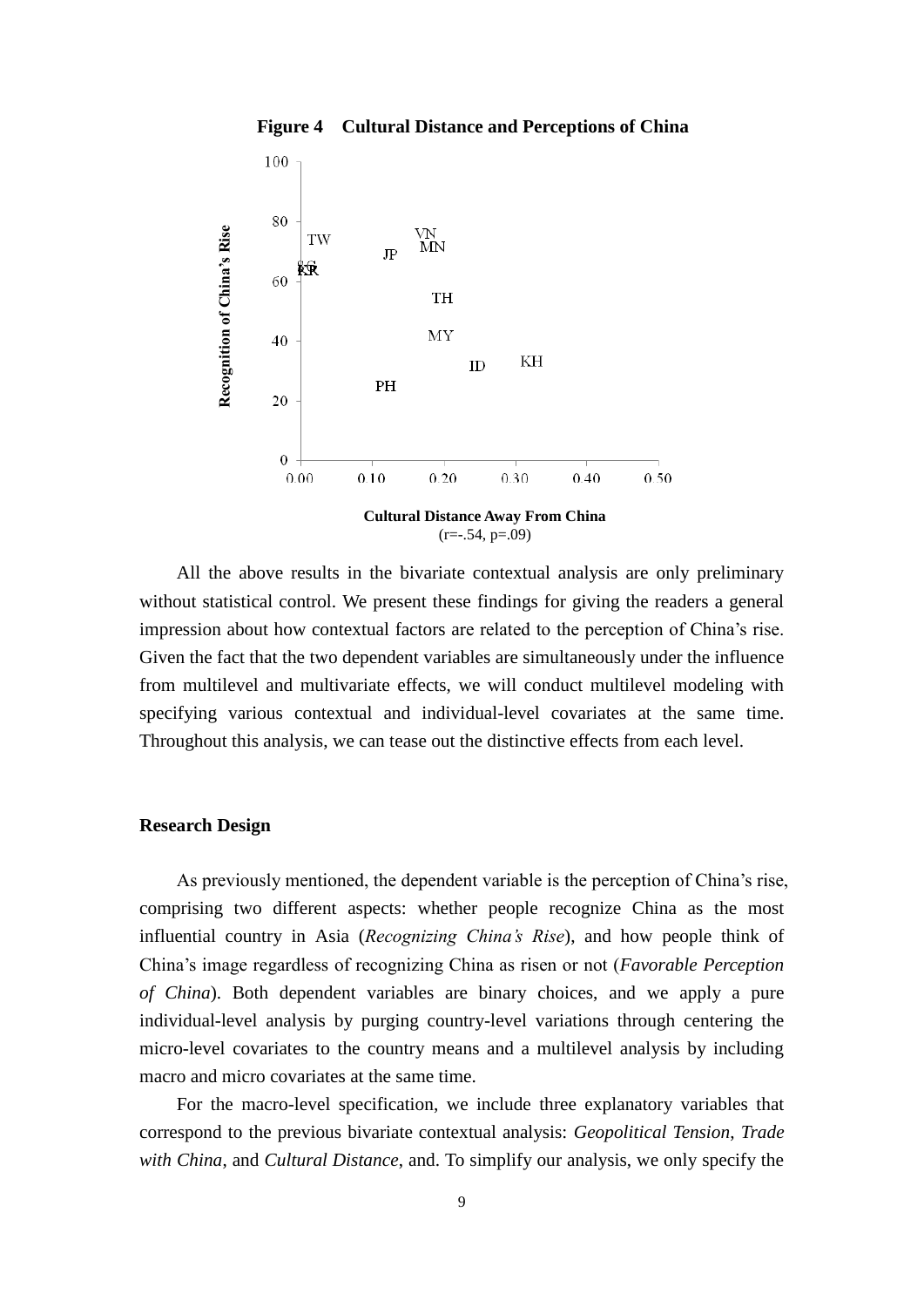contextual effects in explaining the varying country intercepts, but not attempt to complicate the model without assuming crossover effects between the two levels.

 Regarding the individual-level independent variables, we intend to study how socio-economic satisfaction, cognitive schema, political ideology, and political values affect people's perception of China. We measure socio-economic satisfaction (*Household Economic Satisfaction*) by the question "whether the total income of your household allow you to satisfactorily cover your needs". The expectation is that Asian people are more aware of China's rise and willing to give more positive thinking if they have better economic conditions. Given the fact that China plays the central role in the prosperity of Asian economy, most people understand the importance of China and might look forward to seeing this trend continued.

 Cognitive schema in this paper is defined as the conceptual framework and background knowledge people think about the issue of China's rise. We apply the question that asks people to evaluate China's democratic status to measure their cardinal point of preference when China is referred (*Evaluation of China's Democratic Status*). Since the "D" word (democracy) has been found socially desirable nearly all over the world, we assume that higher democratic evaluation of China represents favorable cognitive schema, and thus, it is related to greater recognition of China's rise and better impression of China's image.

We also include the variable of political ideology, which measures people's attitude toward economic openness (*Attitudes toward Economic Openness*). As previously mentioned, China's economic success was established on the booming of global economy since 1990s. And most of Asian countries also have experienced varying level of economic prosperity, due to their economic relationship with China and the world. Therefore, openness to international economy plays a crucial role in this wave of economic development. We expect that people who possess affirmative attitudes of this ideology would realize the indispensible role of China and thus give greater attention toward its rise with a favorable viewpoint.

The similar rationale applies to the political values in terms of liberal orientation. Since China is one of the few communist regimes and often depicted very authoritarian in the eyes of western media, we expect to see very alarming but negative views toward China's rise among those whose political values are more liberal. We measure the liberal orientation by the eleven question that taps into the rejection of authoritarian values (*Liberal Orientation*). The prediction is that *Liberal Orientation* is positively associated with *Recognizing China's Rise*, but inversely related to *Favorable Perception of China*. In addition to the four major micro-level explanatory variables, three demographic variables are included in the model for the control purpose: *Education, Male*, and *Age*. Information of variable construction can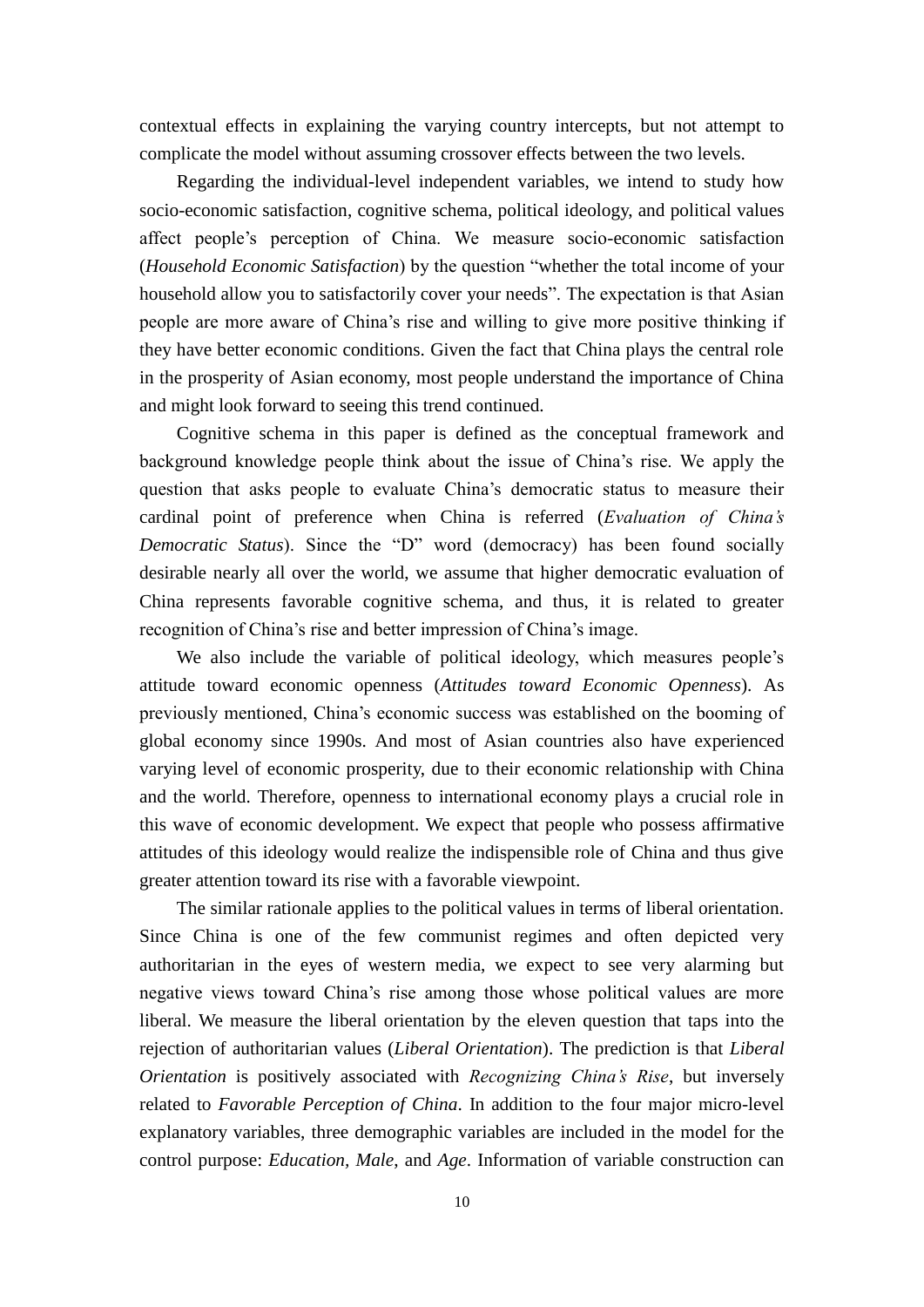be found in the Appendix.

We apply logistic regression and hierarchical nonlinear modeling for the individual-level and multilevel analysis. In the individual analysis, we separate the overall sample into China and others, and compare the results of two subsamples to understand the different cognitive frameworks from sender's as well as receiver's point of view. The specification of country dummies is not necessary since no country-level variance existed after centering operation was made. In order to compare the relative explanatory, we present standardized coefficients for the explanatory as well as demographic control variables.

 For hierarchical nonlinear modeling, we rescale all of the macro and micro variables by the standardized normal distribution to compare the relative magnitude of influence. In model specification, we center the individual-level and country-level models by the groupmeans and grandmeans method, except for fixing gender to male respondents. All the beta coefficients are specified with random effects. We adopt the sampling weights at the individual level and create the country weights by the principle of equal probability to be selected for each respondent. We apply Mupls 6 for the logistic regression and HLM 6.08 for multilevel analysis.

# **Empirical Findings**

Table 1 reports the result of logisitic regression on two dependent variables from the receiver's perspective regarding China's image construction. For the four major explanatory variables, we predict positive relationships except that *Liberal Orientation* is expected to be inversely related to *Favorable Perception of China*. The results show that Asians with liberal orientation and openness attitude tend to be more aware of China's rise, but whether they are economically satisfied or share similar cognitive schema seems not very relevant. Notice that all of the three demographic variables have stronger explanatory power. Higher-educated, Older, and Male respondents are found more likely to recognize the rise of China. This indicates that the demographic factors rather than political attitudes are more relevant to explain whether people would pay attention to China's rise and recognize this fact.

However, when we turn to the other dependent variable, we found that *Democratic Evaluation of China* has the greatest explanatory power on the favorable image of China, following by *Openness Attitude*, *Liberal Orientation*, and *Household Economic Satisfaction*. These major variables all show significant results with the expected signs and greater explanatory power than demographic variables. Relatively speaking, Asians share a similar cognitive schema with Chinese people shows the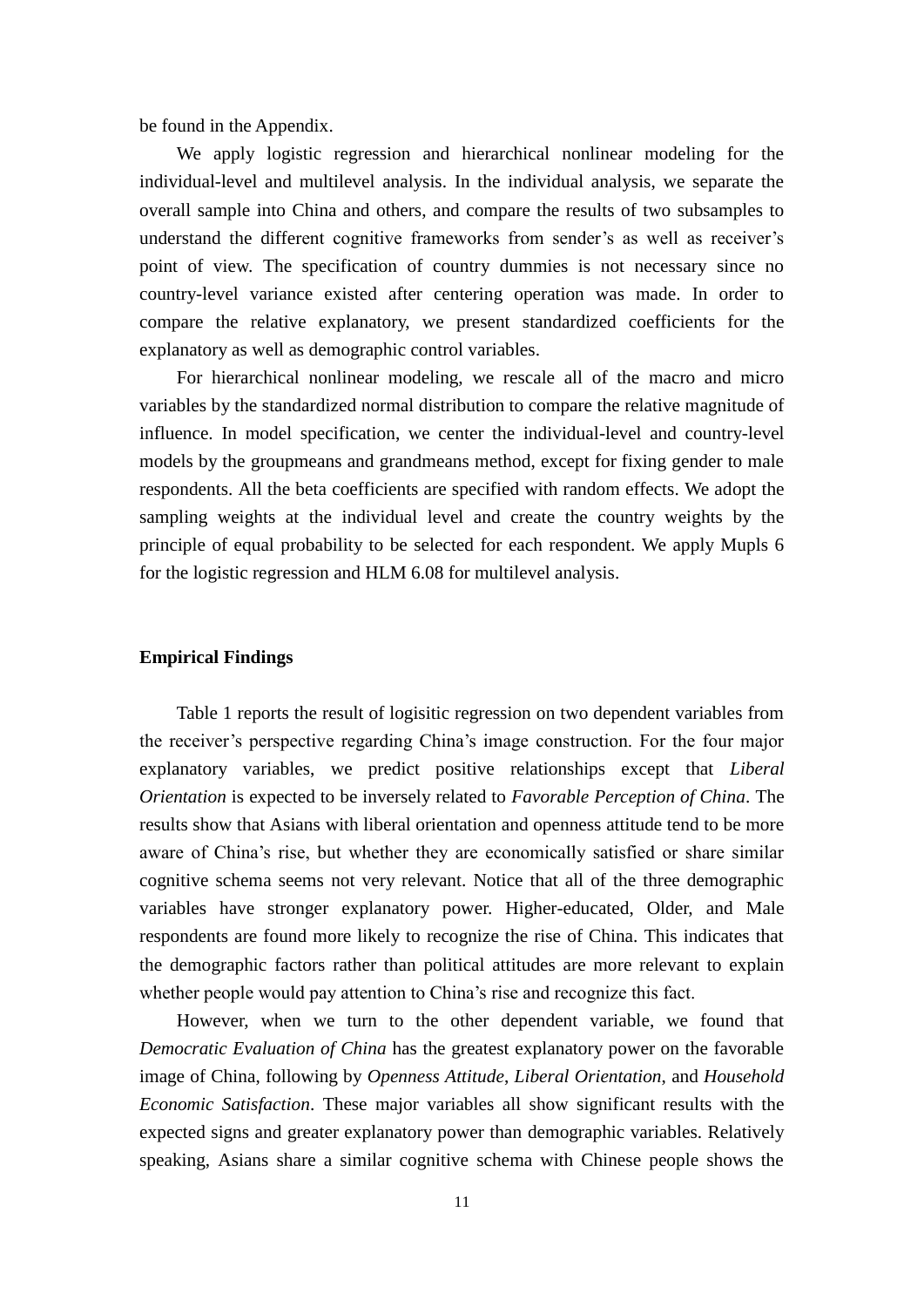greatest positive perception of China. Political ideology on economic openness is strongly related to favorable image of China, too. Liberal orientation, however, does reduce people's positive think of China and thus the favorable perception abates. Male and those who satisfied with household economic situation tend to perceive China's influence positively. At last, we found that older generations tend to dislike China's influence, and this might be related to their possession of more past political knowledge, in which China was understood very negatively.

|                                | China's Rise               | Favorable Image   |
|--------------------------------|----------------------------|-------------------|
| Economic Satisfaction          | .017(.012)                 | $.042(.012)^{**}$ |
| Democratic Evaluation of China | .011(.012)                 | $.085(.013)$ **   |
| <b>Openness Attitude</b>       | $.037(.012)$ **            | $.074(.013)$ **   |
| <b>Liberal Orientation</b>     | $.051(.012)$ **            | $-.060(.012)$ **  |
| Education                      | $.102(.013)$ **            | .012(.014)        |
| Age                            | $.121(.012)$ <sup>**</sup> | $-.026(.013)^*$   |
| Male                           | $.057(.011)$ <sup>**</sup> | $.049(.012)$ **   |
| Pseudo R-Squared               | .027                       | .022              |
| N                              | 11006                      | 10169             |

**Table 1 Micro-Level Logistic Regression on Perception of China**

Note: Entry is standardized beta coefficients.

Level of Significance:  $\mathbb{k}p \leq 0.05$ ,  $\mathbb{k} \leq p \leq 0.01$ .

A multilevel analysis is applied to decipher the relative importance of individual-level explanatory variables vis-à-vis the country-level structural variables as Table 2 reports. All the reported beta coefficients are comparable since we have already standardized all covariates before running analysis. Regarding the recognition of China's rise, we found no significant contextual effects, but rather three individual-level findings. *Liberal Orientation*, *Education*, and *Male* are found to be positively related to *Recognizing China's Rise*, indicating a similar conclusion from our earlier micro-level analysis that the explanation of whether Asian acknowledge China's rise is rather associated with demographic factors instead of economic, cognitive, ideological, or any contextual variables.

In terms of favorable perception of China, three contextual variables are all very significant and have greater explanatory power than individual-level covariates. Geopolitical tension is found inversely related to favorable image of China as we expected earlier. Economic interdependence, however, shows a negative relationship that runs counter to our hypothesis. This indicates, despite mutual interest at stake, greater economic interdependence cannot effectively improve China's image among Asian countries, but instead, it would even generate more negative sentiment toward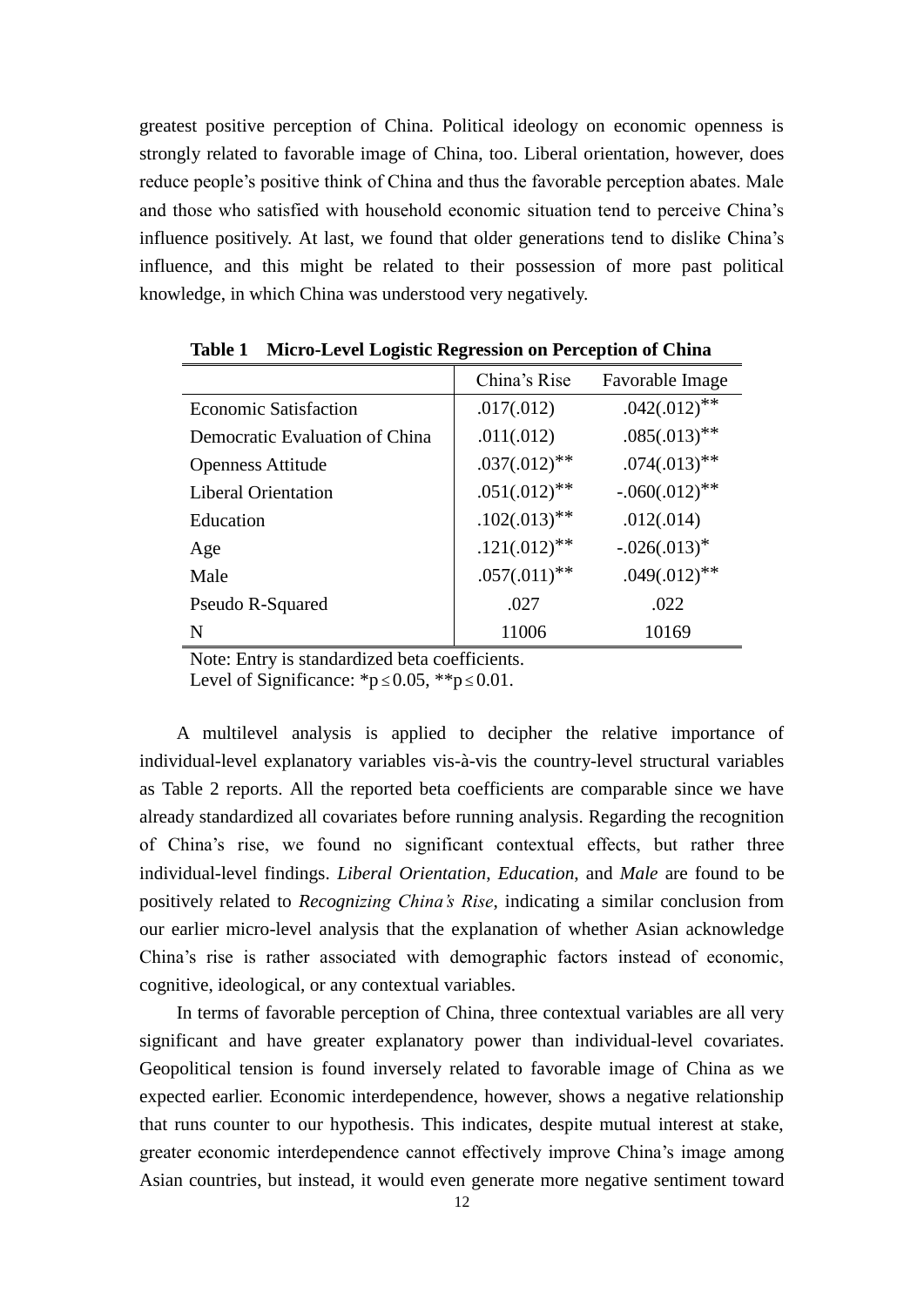China's growing influence. For the factor of cultural identity, we found that the cultural distance would also significantly reduce the favorable image of China. This result matches our prediction that cultural proximity is conducive to better understanding and greater compassion toward China's rise.

| Covariates                      | China's Rise   | Favorable Image             |  |
|---------------------------------|----------------|-----------------------------|--|
| <b>Individual-level effects</b> |                |                             |  |
| <b>Economic Satisfaction</b>    | .057(.035)     | .055(.042)                  |  |
| Democratic Evaluation of China  | .048(.058)     | $.222(.057)$ <sup>**</sup>  |  |
| <b>Openness Attitude</b>        | .057(.038)     | $.178(.071)^*$              |  |
| <b>Liberal Orientation</b>      | $.100(.040)^*$ | $-.137(.059)^*$             |  |
| Education                       | $.157(.050)^*$ | .093(.062)                  |  |
| Age                             | .115(.059)     | .097(.073)                  |  |
| Male                            | $.109(.036)^*$ | $.068(.028)*$               |  |
| <b>Contextual Effects</b>       |                |                             |  |
| Intercept                       | $-.103(.217)$  | .375(.186)                  |  |
| <b>Geopolitical Tension</b>     | .224(.194)     | $-.786(.112)$ <sup>**</sup> |  |
| Trade with China                | .237(.162)     | $-.387(.087)$ **            |  |
| <b>Cultural Distance</b>        | $-.242(.167)$  | $-.610(.097)$ <sup>**</sup> |  |
| N                               | 11006          | 10169                       |  |

**Table 2 Multilevel Analysis on Perception of China**

Note: Entry is standardized beta coefficients.

Number of Estimate Parameters: 92

Level of Significance:  $\mathbf{\hat{p}} \leq 0.05$ ,  $\mathbf{\hat{p}} \leq 0.01$ .

 Relatively speaking, we found weaker explanatory power in the individual level in accounting for favorable perception of China. Still, cognitive schema, political ideology, and political values have significant explanatory. Those who gave a higher rating of China's democratic development or preferred greater openness policy in international economy tend to think of China's influence positively. Those who had greater liberal orientation, however, incline to perceive China's influence more negatively. In terms of demographic variables, the result is not significant or very weak. We do not derive the same conclusion as found in the explaining whether people recognize China's rise.

To sum up, the recognition of China's rise is better explained by individual-level demographic variables which associate with greater interest in political affairs. Neither the contextual variables have significant explanatory power, nor do economic, cognitive, and ideological factors matter at the individual level. On the other hand,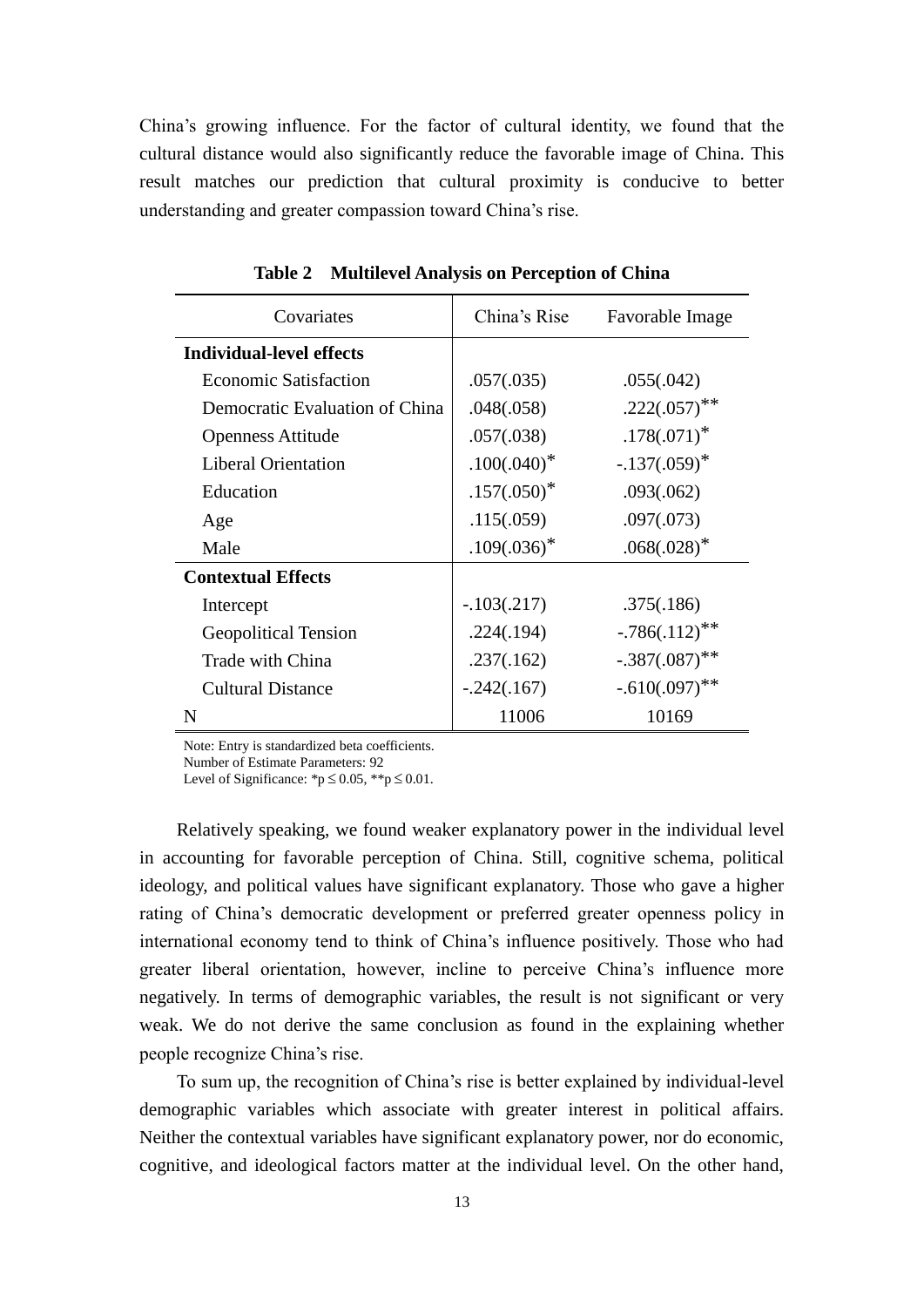contextual factors are found strongly influencing people's perception of China's influence. Geopolitical tension and cultural distance are powerful contextual factors undermining favorable image of China. What is more, even economic interdependence seems to increase political fear for a strong China and thus reduce favorable perception of China across Asian countries.

#### **Discussions**

What can we learn from the previous analysis on different perceptions of China's rise? First, China's recent effort to increase China's visibility through worldwide national image management campaign is double-edged. On the one hand, it help strengthen the impression of China's rise and its growing influence. However, the risk of this public diplomacy strategy is also fairly high because it might bring about counteractive effects and cause negative perception.

Our finding suggests that the recognition of China is not so much political or economic related in both of the individual and contextual levels. Rather, it is the effect of varying levels of political interest that explains the acknowledgement of rising China. Next, we also found that whether Asians cognitively think of China as the most influential state is not biased upward or downward by the three prominent international factors. We could interpret this result as the lack of significant effects of China's public diplomacy, but we might also view it more optimistically as no sign of political antagonism that relates to the anxiety or fear of China's rise. This interpretation applies to the individual-level findings since economic self-interest, cognitive framework, and political ideology have no explanatory power, either. The rest significant findings simply reflect the evidence of longstanding theory of political socialization about demographic explanation of political interest. Given the fact that the rise of China can be easily understood by many objective indicators covered through news media, greater recognition of China's influence indicates greater attention to political news and information, and this nicely account for why liberal orientation, education, and male respondents tend to acknowledge the rise of China.

 Furthermore, the three negative and strong contextual effects depict that greater geopolitical tension, greater economic interdependence, and greater cultural distance all can be discouraging factors for China in the process of constructing its soft power. There is no surprise that geopolitical tension and cultural distance could cause negative perception of China's influence, but the magnitude of impact for both factors is far greater than economic interdependence as well as all of individual-level variables. Since most geopolitical conditions and the cultural bedrock cannot be easily modified or altered in a short period of time, these two contextual factors will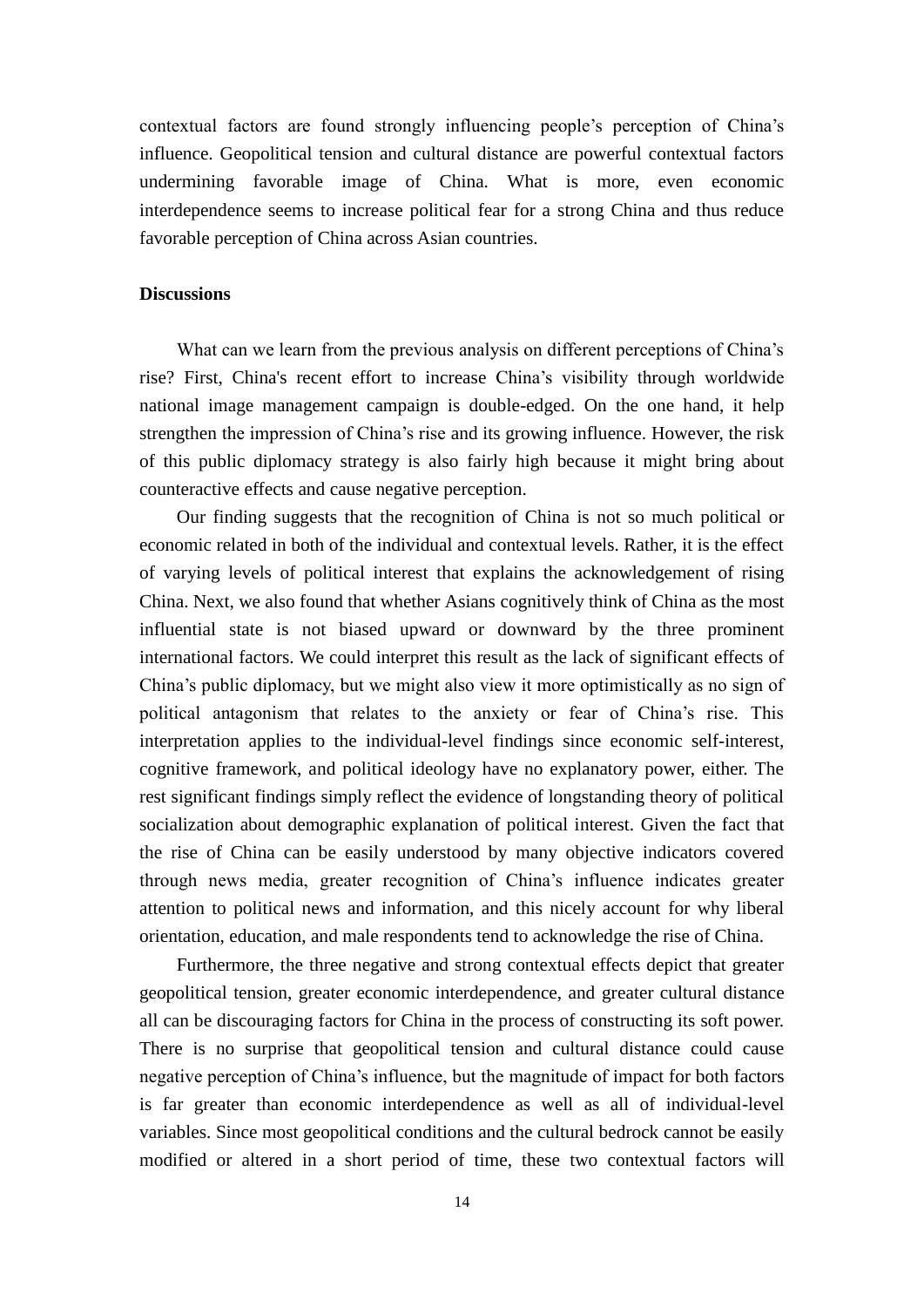continue exerting their influences and become the tough social barrier for China's public diplomacy to break. In this sense, Chinese policy makers have a long way to go to resolve the suspicion and dislike of the neighboring Asian countries. Furthermore, the inverse relationship between economic interdependence and image of China even conveys an alarming message: Asian countries which become more economically dependent on China might become more worry about China's growing power. Strengthening economic ties did not reduce the suspicion of China's revisionist intention despite of Beijing's seemingly benign and cooperative gesture.

Furthermore, China's political system constitutes another sour spot. As long as Asians who possess more liberal orientation have less favorable perception of China, the Chinese CCP regime will have a long way to go to persuade foreign publics to change their stereotypical negative view about China's one-party system.

 Overall, our findings suggest that protracted barriers do exist for China's public diplomacy, and many of these barriers are not easy to break in a short time frame. However, Chinese policy makers could still target on specific issues and turn around stereotypical negative views, via greater domestic political accommodation or more active participation in global public issues. These policies could change not only the perception of China among the foreign publics, but also how Chinese people perceive their own country as well.

# **By Way of Conclusion**

Most of the country fieldworks of the Asian Barometer Wave III were carried out between late 2010 and early 2012. We have strong reason to believe that some recent events have seriously poisoned the political atmosphere in China's surrounding countries and jeopardized its effort to win over understanding, respect and support for its foreign agenda. For instance, the DPJ government's decision on nationalization of Diaoyu Islands has sparked a series of retaliatory measures from China. The spiral of escalating military posturing and saber-rattling naval exercise between PLA and US-Japan joint forces has overnight dramatically heightened the danger of military tension and the underlying strategic rivalry.

In this instance, domestic politics dictates the dynamics of diplomatic showdown as both China and Japan are entering a new political stage after the recent power transition. China just went through a dramatic power reshuffling in the 18th Party Congress. The untested new leaders cannot afford being perceived as soft or indecisive over Diaoyu Islands. It is not just about the strategic value or the potential oil reserve of the islands, but everything to do with all the humiliating and bitter memory of the Japanese invasion. In Japan, under the leadership of Shinzo Abe, the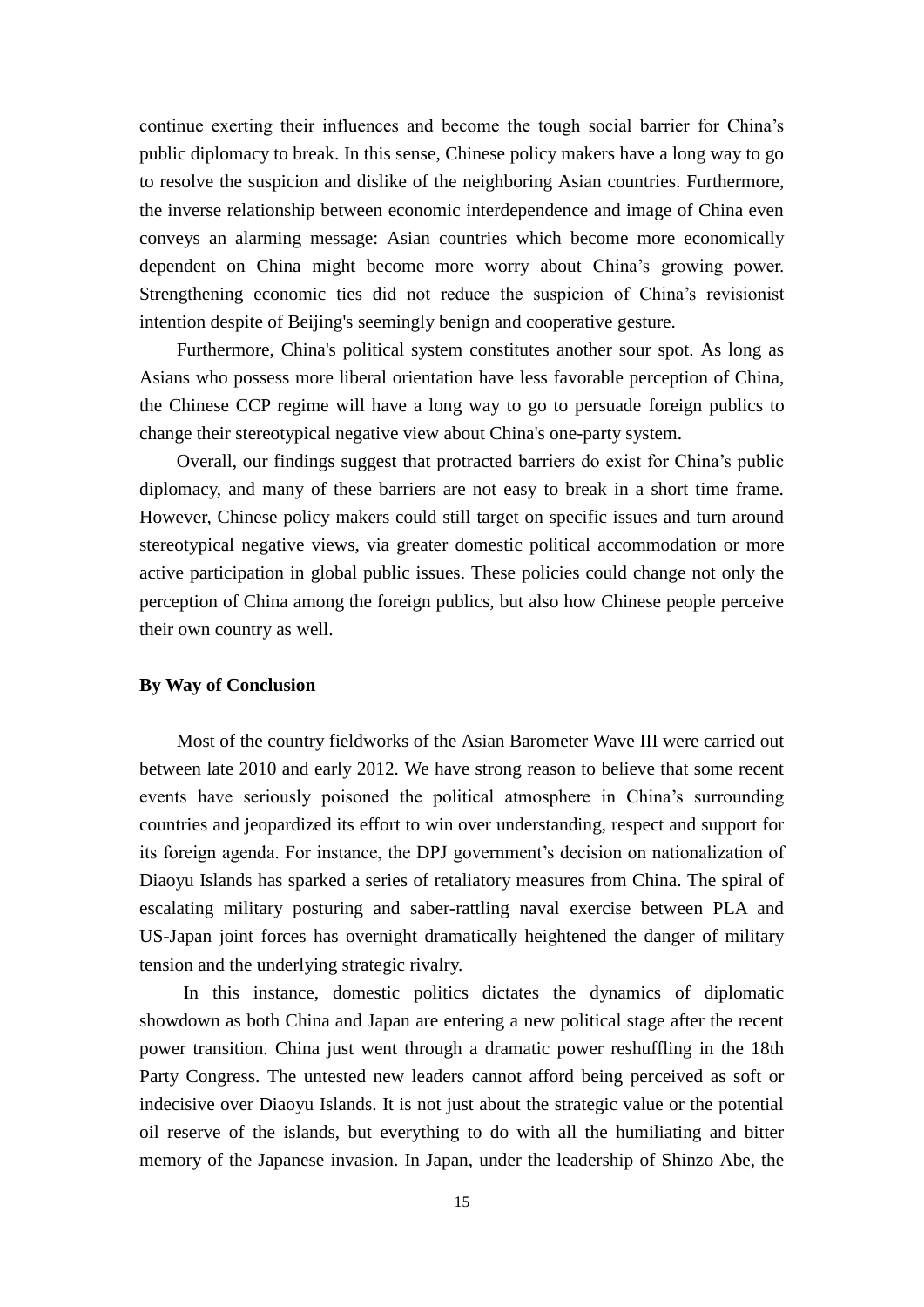former Prime Minister, LDP won landslide victory and returned to power since 2009. Right after Shinzo Abe returned to the Prime Minister position, he soon expressed strong hardliner attitude toward Diaoyu Islands dispute and propose remilitarization policy that could further jeopardize Sino-Japanese relationship. Those signs all show the potential escalation in political and military issues for the near future.

A very similar political drama is unfolding in the United States in the past November general election. The Republican-led U.S. House Intelligence Committee played up the issue of cyberspying by issuing a report that urges U.S. government to ban two Chinese IT company, Huawei and ZTE, in the American market for the reason of national security. During the presidential campaign, President Obama and Republic presidential candidate Romney both criticized each other's China policy too dovish, and thus, neither can effectively defend American's interest against China, particularly in the fair trade and currency issues. Simply put, Obama and Romney are racing to show their toughness on China, while suggesting the other not determined to protect American interests. This suggest that a tougher policy toward China is a bipartisan consensus and most American politician all agree that China is the one to be blamed for U.S. stagnant economy and only being tough on China can save American interest.

 The territorial dispute over the South China Sea also imperils the relationship between China and Southeast Asian countries, particularly the Philippines and Vietnam. Loud voices have been growing inside China in terms of using military means to resolve the sovereignty issue. The PRC government also rushes at the top speed to build the new prefecture-level city at Woody Island in South China Sea, called "Sansha City". Shasha is one of the third prefectures in Hainan Province and creating this prefecture is an official pronouncement that China owns the sovereignty of all claimed islands, including Spratly Islands, Paracel Islands, Macclesfield Bank, and Scarborough Shoal. China intends not only to establish legal claims over these islands, but also to consolidate its effective occupation by setting up administrative units and securing regular presence in the region. More and more frictions and disputes can be expected in the future, and some might be even developed into the conflicting events such as "Huangyan Island Standoff" (with Philippines) or the denial of new Chinese passport (in which there is a map showing that the Chinese sovereignty extends to the South China Sea) by the Vietnamese government. These events are likely to neutralize Chinese diplomatic efforts to build its benevolent image in Asia and around the world.

The recent developments suggest that there are serious limits to China's effort to project its soft power. Intensification of economic and cultural exchange alone can do little to win over trust and understanding of your trading partner when all other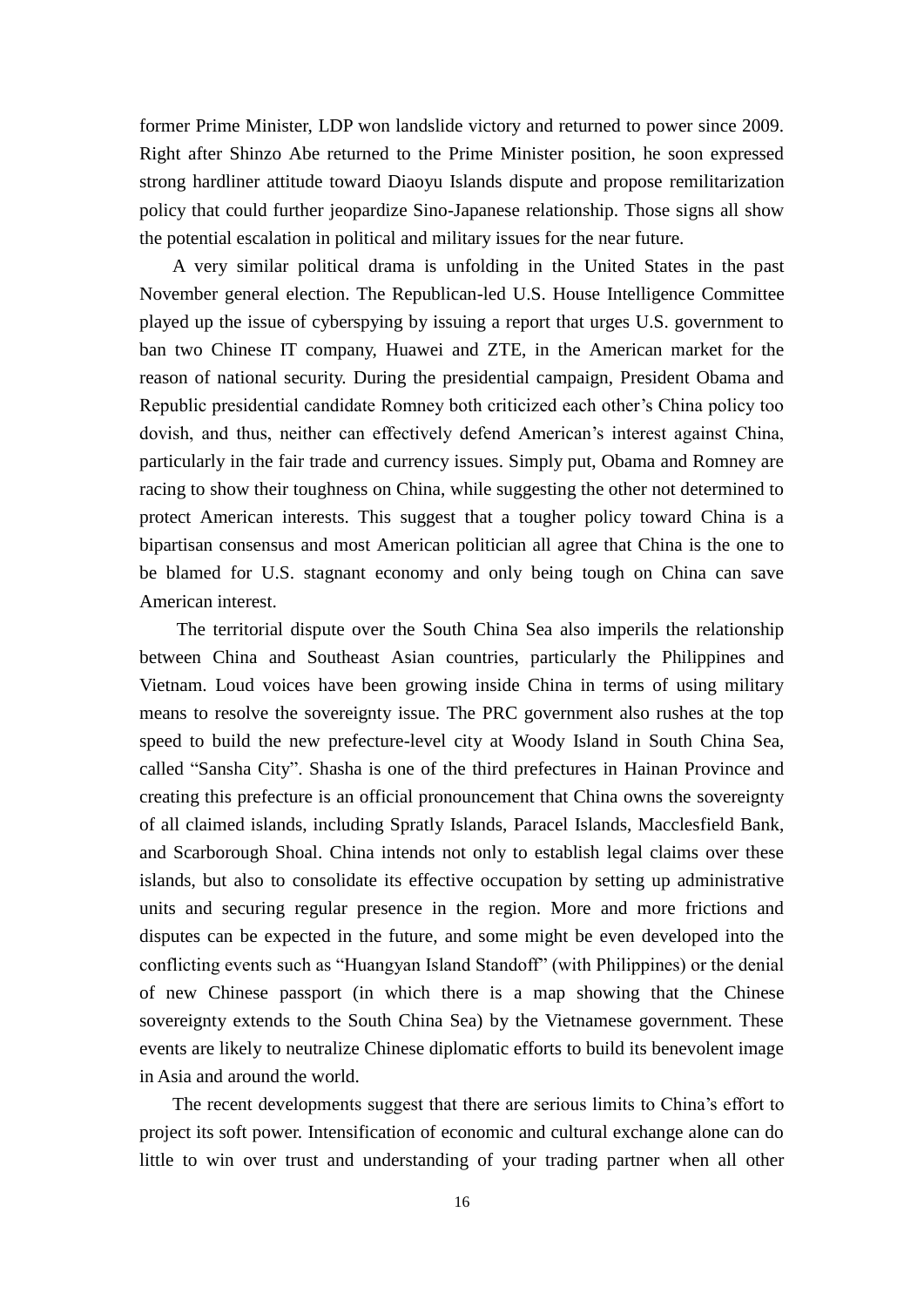weighty structural factors – historical memory, commercial competition, protracted economic stagnation, strategic rivalry, and most importantly divergence over values and cultural identity -- are pulling the public opinion in the opposite direction.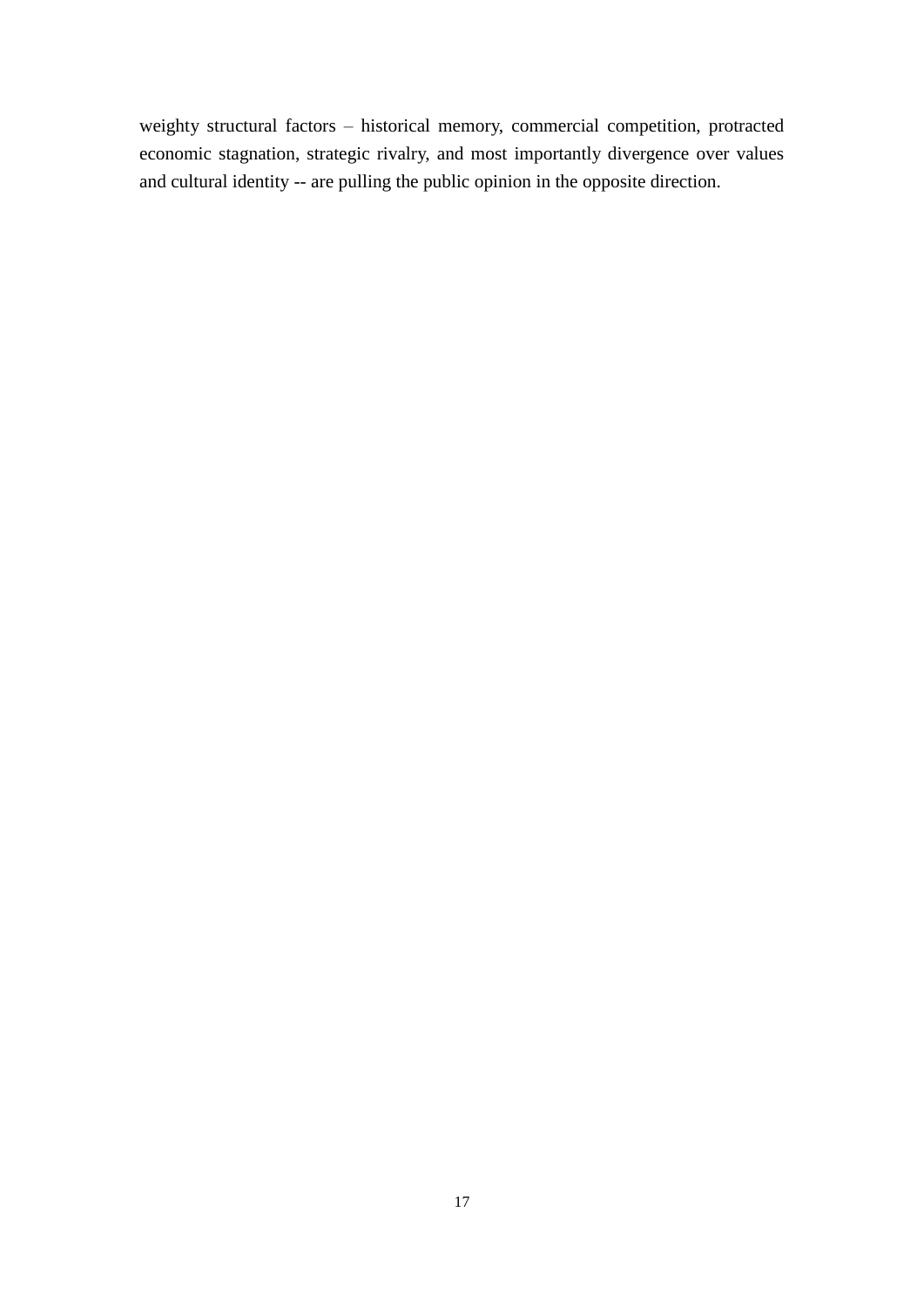# **Appendix**

The appendix section includes two tables that explain the detail of variable information for the individual-level and country-level variables.

| Variable                                 | Operationalization                                                                                                                                                                                                          | Range     |
|------------------------------------------|-----------------------------------------------------------------------------------------------------------------------------------------------------------------------------------------------------------------------------|-----------|
| Recognition of China's<br>Rise           | Whether the respondent thinks China has the most<br>influence. $(q156)$                                                                                                                                                     | $0 - 1$   |
| Favorable Image of<br>China              | Whether the respondent thinks China do more<br>good than harm, regardless their answers in q156.<br>$(q157 \text{ and } q157a)$                                                                                             | $0 - 1$   |
| Household Economic<br>Satisfaction       | Whether the total income of your household allow<br>you to satisfactorily cover your needs. (se13a)                                                                                                                         |           |
| <b>Democratic Evaluation</b><br>of China | Where would you place China today on this scale?<br>(q120)                                                                                                                                                                  | $1 - 10$  |
| <b>Economic Openness</b>                 | The average of the answers to whether you agree<br>with "we should protect our farmers and workers<br>by limiting the import of foreign goods" $(q152)$<br>and "foreign goods are hurting the local<br>community". $(q153)$ | $1 - 4$   |
| <b>Liberal Orientation</b>               | The average of the eleven questions of rejection of<br>authoritarian values (q138-q148)                                                                                                                                     | $1 - 4$   |
| Education                                | Education level (se5)                                                                                                                                                                                                       | $1 - 10$  |
| Age                                      | Years old (se3a)                                                                                                                                                                                                            | $17 - 94$ |
| Gender                                   | Male $(1)$ , Female $(0)$                                                                                                                                                                                                   | $0 - 1$   |

**Table A1 Information for Micro-Level Variables**